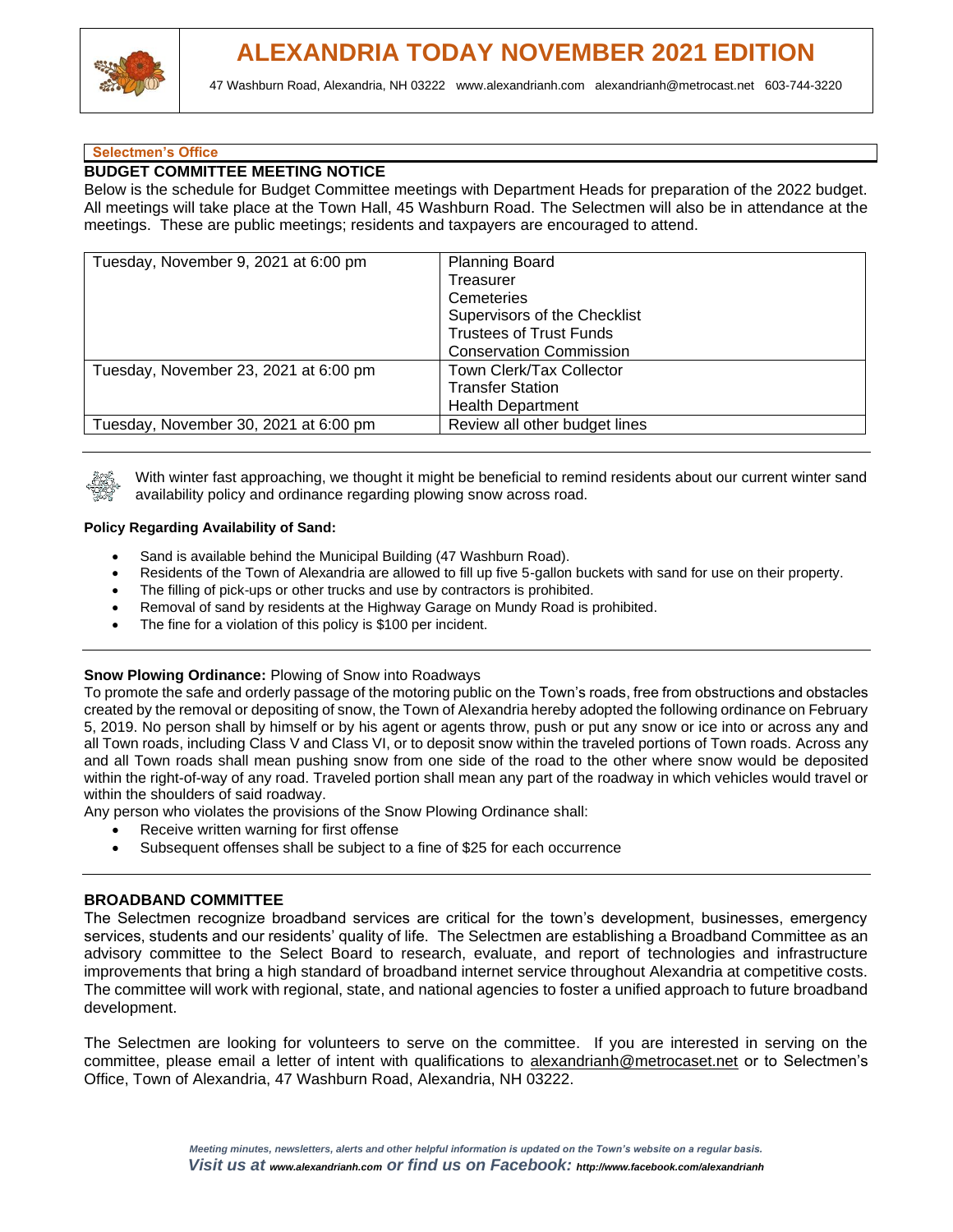





**Recycling is contagious; You set the example, and others will follow**

**Trivia Quiz Question for the Month:** Regarding recycling, what does the term "circular economy" mean? *(answer at the end of article)* 

#### **Money in our Pockets**

In September, our total revenue received from recyclables was \$862 generated by \$306 from aluminum cans and \$556 from light tin and misc. metal. There was no adjustment for glass. Through September 2021, we have realized a net savings of \$8,591. Based on our 6-month numbers, I've set our objective for 2021 at \$10,000, which appears to be realistic and if we all continue to do our part, \$12,000 in savings is attainable. keep up the good work. As you know, in addition to saving us money, your efforts to recycle have a positive impact on our environment and preserve our natural resources for all to enjoy.

## **What's New at the Transfer Station**

The TSSC held a meeting on 10/19; Erin did not join us; however, she did submit revisited layout plans for the transfer station which were discussed at length at the meeting. The general layout was approved by the committee. The only issues remaining are the specific locations of the specific bines, but that will not delay the permitting process. Erin did advise us that the state is now requiring an environmental impact study in the area to determine if there are any endangered species which could be affected. In 2016, the town completed the NRI which included the identification of various species of wildlife found within the boundaries of Alexandria. At that time, they were no endangered species identified in the area under development for the new transfer station and gravel pit. Erin is checking to see if the results of the 2016 NRI are acceptable to the state in lieu of a new study. Once the endangered species issue is resolved, the addition permitting applications can be submitted. Meanwhile, the committee continues reviewing building and equipment requirements needed for the initial opening of both the transfer station and the gravel pit. The committee hopes to present a warrant article to our residents in March 2022 requesting the funding needed for the transfer station to relocate and to become functional, as well as establishing a functional gravel pit.



Ken has asked that I remind residents that animal parts are prohibited from being disposed of at the transfer station. On Monday 10/18, deer parts were thrown into the compactor. **THIS IS NOT PERMITTED for any animal domestic or wild**. Domestic animals should be taken to a veterinarian for proper disposal or properly buried on the owner's property. Unwanted Game and wild animal parts/waste should be disposed of properly. Don't leave remains entrails or parts of the carcass open to view or visible from a road. Deep burial of waste is best whenever possible, and many towns, including Alexandria, prohibit the disposal of dead animals or animal parts in municipal dumps. You might also try checking with a local butcher about appropriate disposal of waste. Remember, the law requires the field-dressed carcass be delivered to a checking station for examination. Each individual piece must also be labeled with the name, address and hunting license number of the person who shot it.

Also, it has been reported that there has been an increase in incidences of 'yard waste' being disposed of on private land without the owner's permission. We hope to be in a position to accept 'yard waste' at our new location; however, until the new facility is up and functioning, we cannot accept this type of material at the transfer station. Generally, this type of material is compostable and we encourage residents to create compost piles. Construction demo materials can be difficult as it is often co-mingled with recyclables. For example, beverage containers, both aluminum and glass are often thrown together with sheetrock, wood scraps, and insolation. We don't expect contractors to cull through their trash before disposal; however, you may want to consider setting up a disposal spot for recyclable materials at the construction site. Remember to stop at the office BEFORE disposing of construction demo materials as there may be a disposal fee depending on the load content.

Winter is coming, which makes culling the roll-offs for contaminates even more difficult as contents are often covered with snow and frozen together making retrieval difficult. Please make every effort to sort your recyclables carefully. Thank you, your cooperation saves our town money and helps protect non-renewable resources.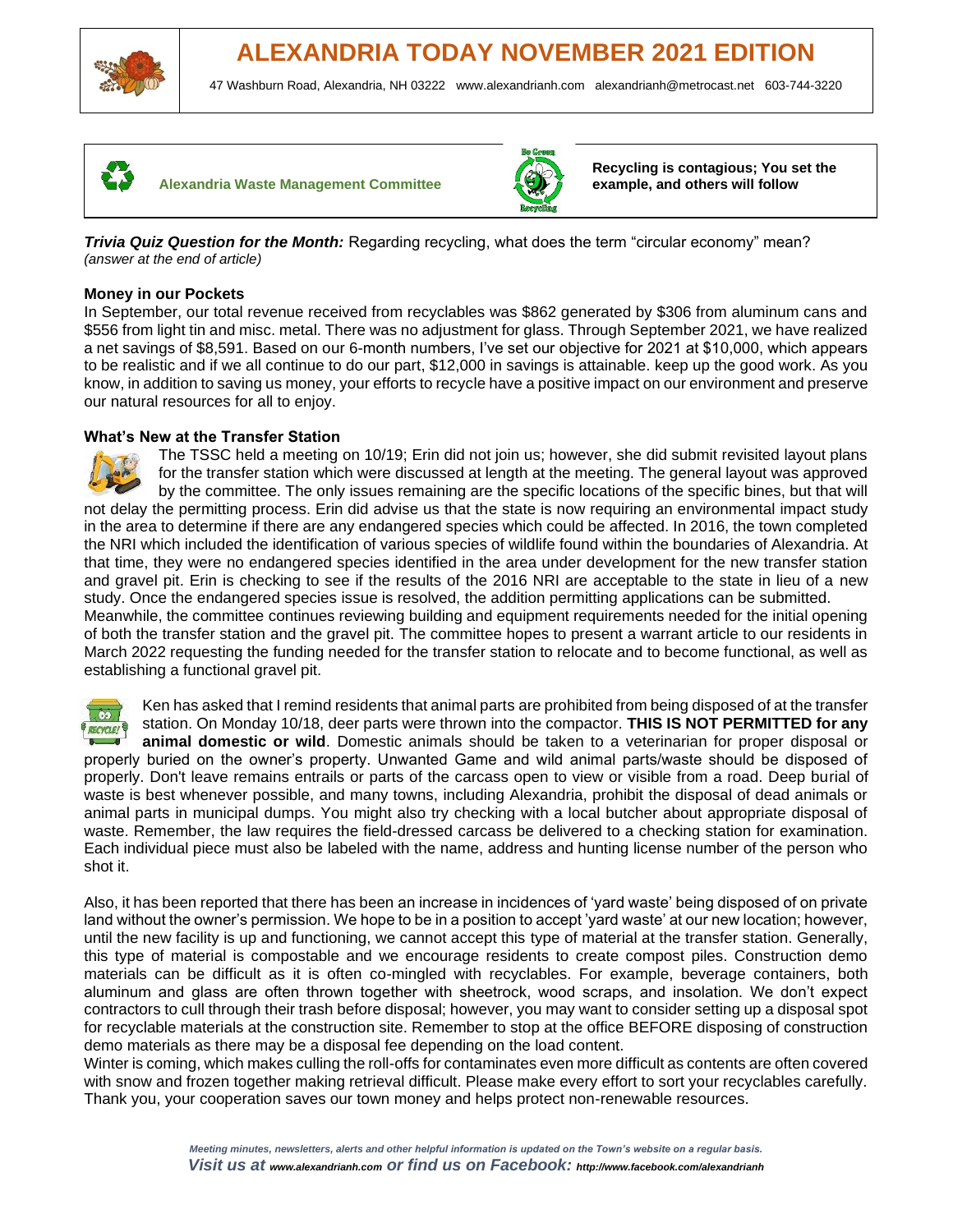



#### **Every Individual Can Contribute**

Recycling is an industry and like any industry it faces issues such as increasing labor cost and the impact of advancing technology. Enter AMP Cortex, a company on the cutting edge of developing robot technology designed to increase the efficiency of the recycling process by developing technology to expand the process and reduce the cost. AMP's pioneering AI platform, AMP Neuron™, applies computer vision to process millions of images to map complex material streams. AMP Neuron applies the latest in advanced machine learning to continuously improve the overall performance of the Cortex system. On day one of the installation, users get access to almost a decade's worth of experiential knowledge of the material stream. Using deep learning, AMP's AI platform becomes smarter and more accurate in its identification over time, with intelligence that compounds as systems deployment expands. Neuron applies deep learning to continuously improve the precise identification and categorization of paper, plastics, and metals by color, size, shape, opacity, form factor, brand, and more, contextualizing and storing data about each item it perceives. Unique in its depth and breadth, their global neural network enables automation to accurately recover recyclables, removing contamination and ultimately creating high-value raw material for resale into the global supply chain. Data captured also provides transparency to recyclers so they can optimize their operations, increase recycling rates, and economically process the feedstock needed so manufacturers of packaging, containers, and other goods can meet goals for recycled content and achieve society's vision for a sustainable, circular economy.

Users of the AMP Neuron sum it up nicely; "to make greater strides toward circularity, we need to improve acceptance and sortation so we can more readily incorporate recycled plastic back into our products and packaging. Recycling systems in the U.S. are diverse, and technology and infrastructure upgrades are improving the quality and quantity of recycled plastic available. Robots have been a huge benefit during this time, but even when the pandemic subsides, the shift toward automation and reliance on technology that AMP is leading will continue. As an industry, we usually make a little change, turn a knob, push a button, and we see what happens. We don't get much feedback on the impact. Now, having real-time data on changes you're making and how it affects your operation is a fantastic advancement for recycling."

Source: AMP Cortex — AMP Robotics Creative ideas for recycling, reusing items, and interesting articles or websites offering recycling ideas are always welcome as are comments and suggestions about the newsletter articles. Please submitted your comments to: steve.whitman@hotmail.com; be sure to state "recycling comments" in the subject. In some cases, with the author's permission, comments may be printed in subsequent issues.

*Answer to trivia question: This is a concept that strives to reduce waste by following recycling objectives; reduce the amount of single use products we use, reuse materials whenever possible, and recycle what we can't reuse so that it can serve as a source material for other products. In 2017, we used a year's worth of the Earth's resources in only seven months. We are using the Earth's future resources to operate in the present and digging ourselves deeper into ecological debt. If we continue down this path, the total demand for resources is expected to reach 130 billion tons by 2050. The following three principles are the foundation of the circular model:1) Design out waste and pollution, 2) Keep products and materials in use, and 3) Regenerate natural systems.*



**Alexandria Conservation Commission**

All though it is tempting with the cold temperatures and harsh conditions to want to help wildlife by feeding them, this can have some very negative consequences for the animals. Sometimes, feeding wildlife in winter, including deer, can actually be harmful. Wildlife winter survival is vital; yet it's natural for smaller, weaker animals to die during the winter months. There is food out there, but the animals do need to work a little harder to obtain it. If food becomes scarce, wildlife will disperse and venture out to find other areas where there is still food. Feeding wildlife, can attract large groups to one area, increasing the risk of diseases and invites coyotes, and other predators to your neighborhood. Deer can become aggressive and may attack smaller members of the herd, or even small dogs. We as humans have greatly reduced the habitat of many wild animals. This means a larger number of animals are required to utilize less space. We need to let what habitat is left dictate how many animals of each species it is able to support. Also, keep in mind that feeding deer ensures they'll stick around to dine on your flowers and veggies once winter has passed.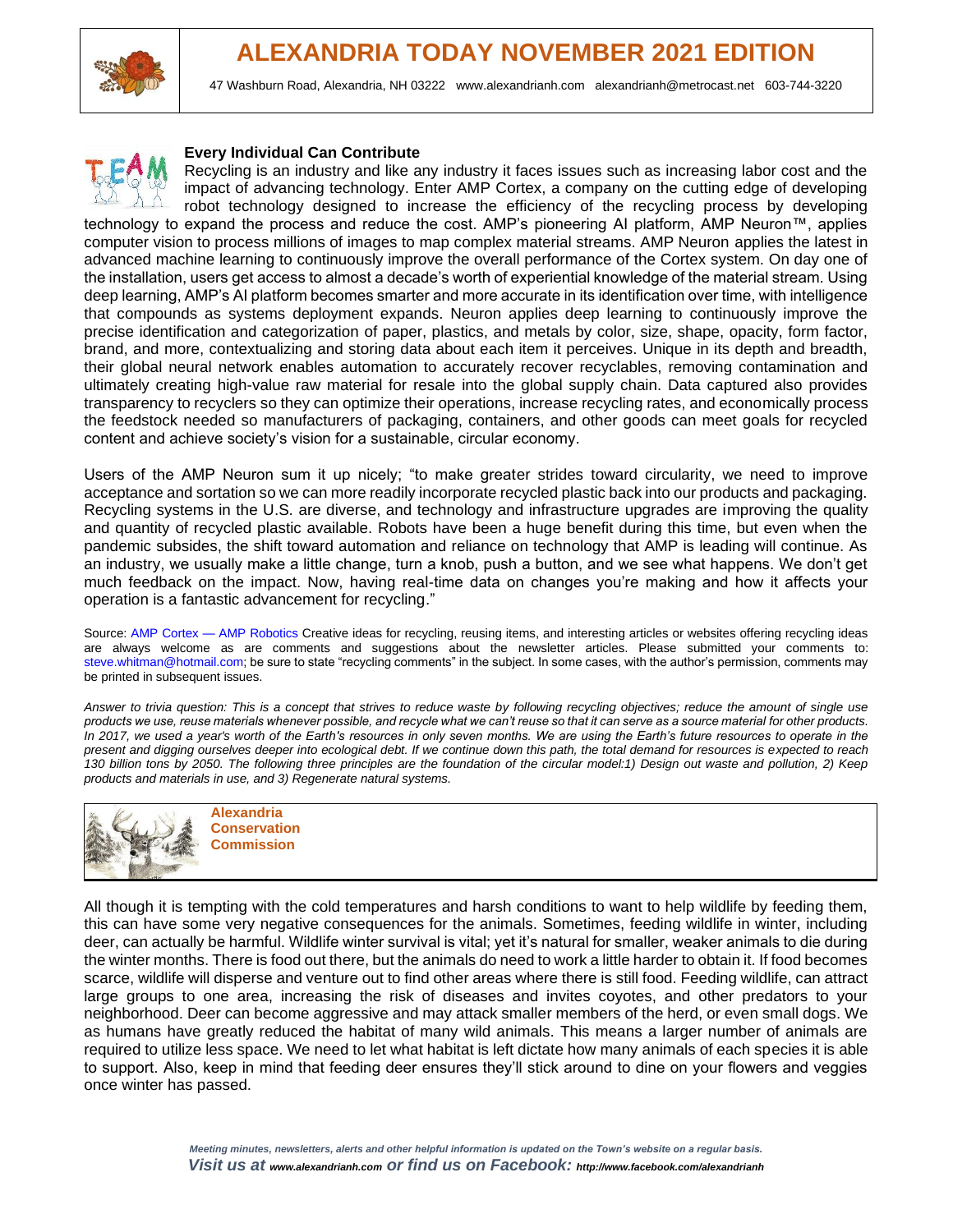

Want to help the deer out this winter? White-tailed deer in New Hampshire are at the northern limit of their range and have several natural adaptations that help them survive the winter including a thick winter coat of hollow hairs. Wintering whitetails, especially in the north, subsist largely on woody browse and the storage of fat in fall for later use during winter. Adult deer get as much as 40 percent of their daily energy during winter from their fat tissue built up over the year and lose up to 20 percent of their body weight, regardless of the amount or quality of food present. During winter, cover, not forage, becomes the key to survival. Deer seek softwood cover (deer yards) to avoid deep snow, high winds and extreme cold. Deer move little in these areas and use a network of trails collectively created to make travel and escape from predators easier. Wintering deer tend to naturally disperse over an area large enough to reduce competition for food and risk of predation. For the long-term health of deer, and other animals, the best management strategy is to keep them dependent on their natural food and cover.



## **BLOOD DRIVES**

**Tuesday, November 16, 2021 from 12:30 pm to 5:00 pm** Marian Center, 17 West Shore Road, Bristol, NH

It's back… the Newfound Grocery and Country Store **Thanksgiving Day Turkey Trot** is back! Actually, it never really went anywhere - last year, turkey trotters ran the 3.5 mile Whittemore Point loop on their own - but this year the 40th annual Newfound area tradition will be held in person, starting at 9AM at the Newfound Grocery and Country Store.



#### Pre-registration will begin starting on 11/1 via Facebook

at [www.Facebook.com/NewfoundCountryStore,](http://www.facebook.com/NewfoundCountryStore) or, runners can register in person at the Newfound Grocery and Country Store starting on 11/1 up to and including the day of the race. Registration fees are \$20 for pre-registration (t-shirt guaranteed) & by donation day of the race.

The Newfound Grocery and Country Store Turkey Trot is a great event and raises much

needed funds to support families in need in the Newfound area as well as supporting some of the vital programs offered by the Tapply Thompson Community Center (TTCC) in Bristol. Many families need assistance during these unprecedented times. Whether it's help with groceries or a scholarship to an afterschool program at the TTCC, everything helps. The Newfound Grocery and Country Store Turkey Trot is a great opportunity to help the community, have some fun, win some raffle prizes and burn some calories to make room for Thanksgiving dinner. Whether you're starting a new holiday tradition or you're like many Turkey Trotters and carrying on a long standing family tradition of trotting we're excited to see you there!

For more information on the event and the COVID-19 precautions being taken, please visit the Newfound Grocery and Country Store Facebook page at [www.Facebook.com/NewfoundCountryStore.](http://www.facebook.com/NewfoundCountryStore)

### **PUBLIC SEALED BID FOR THE SALE OF ONE (1) 2003 CHEVROLET TAHOE**

The Town of Alexandria is accepting sealed bids for one (1) 2003 Chevrolet Tahoe. Approximate mileage on vehicle is 180,000. This vehicle is sold as is, as seen with no warranties or guaranties. This vehicle can be viewed by appointment only. Bids will be accepted at the Selectmen's Office, 47 Washburn Road, Alexandria, NH until 4:00 pm on Tuesday, November 16, 2021. The bids will be opened and read aloud at the Selectmen's Meeting on Tuesday, November 16, 2021 at 6:00 pm. The sealed envelope should be marked "BID for Sale of one (1) 2003 Chevrolet Tahoe". The bidder must state the price for which he/she proposes to pay for the vehicle. The bidder shall also include the name of the person completing the bid, their signature, company name, address, telephone number, and email address if available. There is no minimum bid. Payment shall be in the form of cash or certified check only. The Town of Alexandria reserves the right to accept or reject any and all bids or any part thereof or to accept any bid as it deems to be in the best interest of the Town.

**PUBLIC SEALED BID FOR THE SALE OF ONE (1) CRAFSTMAN LAWNMOWER**

The Town of Alexandria is accepting sealed bids for one (1) Craftsman Lawnmower Model #917203900 purchased by the Town in 2014. Bids will be accepted at the Selectmen's Office, 47 Washburn Road, Alexandria, NH until 4:00 pm on Tuesday, November 16, 2021. The bids will be opened and read aloud at the Selectmen's Meeting on Tuesday, November 16, 2021 at 6:00 pm. The sealed envelope should be marked "BID for Sale of one (1) Craftsman Lawnmower". The bidder must state the price for which he/she proposes to pay for the lawnmower. The bidder shall also include the name of the person completing the bid, their signature, company name, address, telephone number, and email address if available. This lawnmower is sold as is, as seen with no warranties or guaranties. This lawnmower can be viewed by appointment only. There is no minimum bid. Payment shall be in the form of cash or certified check only. The Town of Alexandria reserves the right to accept or reject any and all bids or any part thereof or to accept any bid as it deems to be in the best interest of the Town.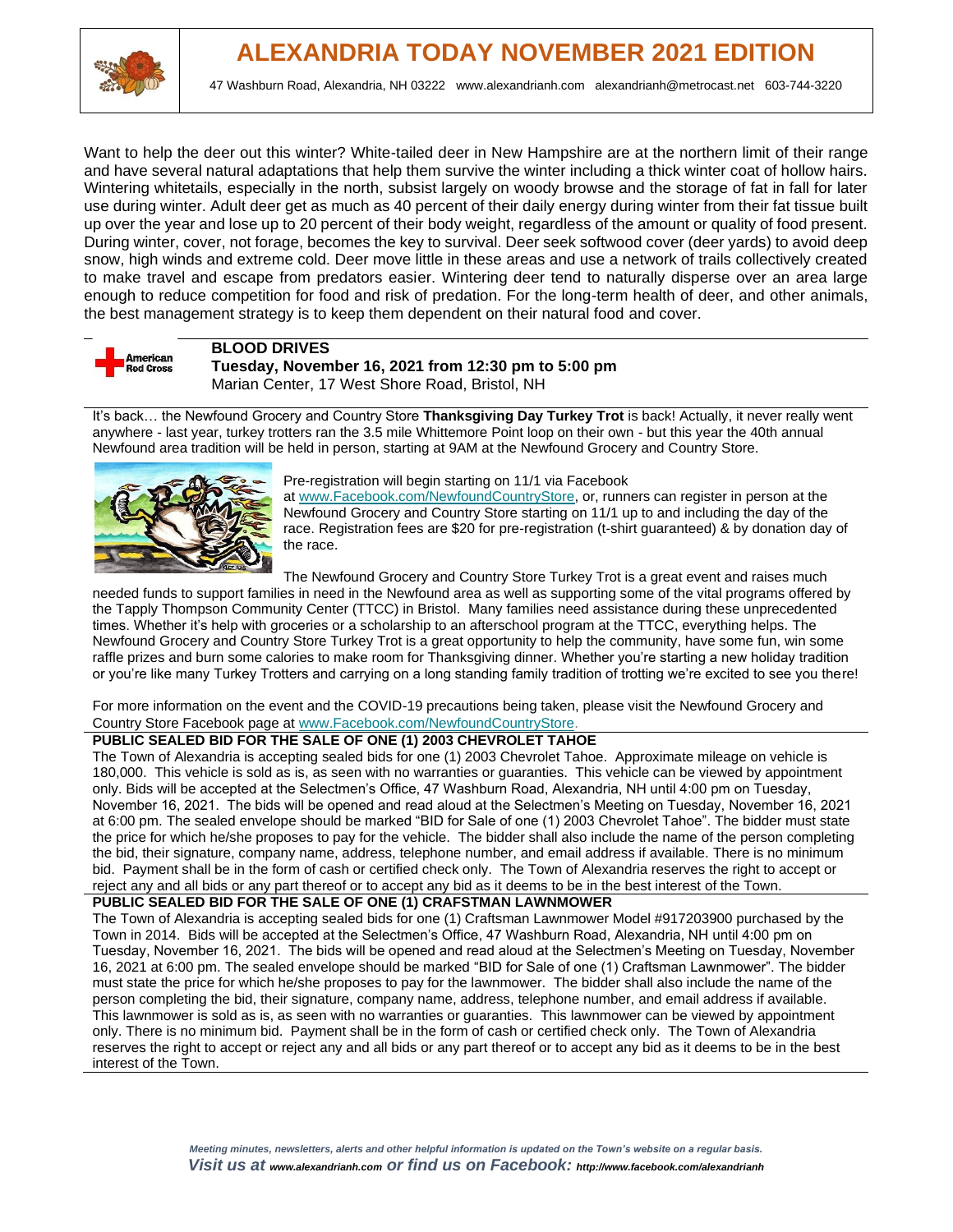

## **ALEXANDRIA TODAY NOVEMBER 2021 EDITION**

47 Washburn Road, Alexandria, NH 03222 [www.alexandrianh.com](http://www.alexandrianh.com/) [alexandrianh@metrocast.net](mailto:alexandrianh@metrocast.net) 603-744-3220



#### *TTCC Teen Council's* **[PARENT'S NIGHT OUT](https://ttccrec.org/special_programs/parents-night-out/)**

Open to any parents in the Newfound Area that want a "kid-free" night! The TTCC's Teen Council offers this popular program throughout the school year. Teen Council members will be on hand to be sure your kids are well supervised and having a great time while you have a "night off". The kids will enjoy lots of fun activities, dinner, snacks, arts & crafts, prizes \* more!! Space is limited, sign up right away!! **2021 DATES: 10/23, 11/20 & 12/18**

Program is for ages 4 & up and costs \$15 per child. Program runs from 5 pm – 10 pm at the TTCC!

#### **[TTCC TEEN NIGHTS!](https://ttccrec.org/teen_programs/teen-night/)**

**DROP-IN Teen Night for High Schoolers!** Open to any High School students from the Newfound area. No cost to attend – just drop in to hang out with friends… Basketball, dodgeball, pool, air hockey & more all available.

#### *Thursdays, 6-8pm*

More details:

We will provide dinner and lots of active / social time! Basketball, dodgeball, air hockey, pool, foosball, music & more. **Middle School Teen Night (for Newfound Students only)**

**Tuesdays 6-8pm**

- Next Session:
	- November session:  $11/2 11/30$  (no  $11/23$ )
	- \$20 per person / per session (includes dinner!)
	- *Minimum 10 and max 20 – first come first serve!*

#### *More details:*

*All participants must be pre-registered and paid ahead by signing up online (we will not take \$\$ "at the door"). We will provide dinner and lots of active / social time! Basketball, dodgeball, air hockey, pool, foosball, music & more.*

#### *ONE STOP CHRISTMAS SHOP FOR KIDS*

**FOR**: Kindergarten-8th Grade **WHEN**: Tue, 11/23 & Fri, 11/26, 4-7pm **WHERE**: TTCC Downstairs *This event is an opportunity for children to do their Christmas shopping for family & friends in one stop. Younger children are assigned a helper that will keep them within their budget. Many different items for parents, siblings, grandparents, teachers & friends. Items cost from 25 cents to \$6*

*THIS IS A KID ZONE ONLY!! Parents must wait outside the room, no peeking!*

#### **For the full run-down of what's happening at the TTCC,**

[please refer to the TTCC's thorough and informative newsletter!](https://mailchi.mp/983cd2c0d83c/ttcc-happenings-101821?e=210f62fe6f)



#### **DANBURY WINTER MARKET**

*FIRST SATURDAY OF THE MONTH* NOVEMBER – MAY

The Blazing Star Grange #71 of Danbury NH sponsors the [Danbury Winter Market](https://harvesttomarket.com/farmers-market/Danbury-Winter-Market) to help sustain our local area, strengthen our local economy, maintain our rural landscape thru saving small family farms that preserve our green space. Our market season runs the first Saturday of November thru May from 9 to noon. Two changes this season - the time! and we're going an extra month with our in person

market. Blazing Star Grange encourages your support of our Danbury Winter Market Vendors. Local farms provide a strong anchor in the security of local food supply and they, along with our artisan, strengthen our regions economy. [The online ordering system](https://harvesttomarket.com/farmers-market/Danbury-Winter-Market) **opens on Saturday, October 23 at 7:00 AM.** *Market Location: Grange Hall, 15 North Road, Danbury NH, a stone's throw from the intersections of routes 4 & 104. For information contact Donna at 603-768- 5579.*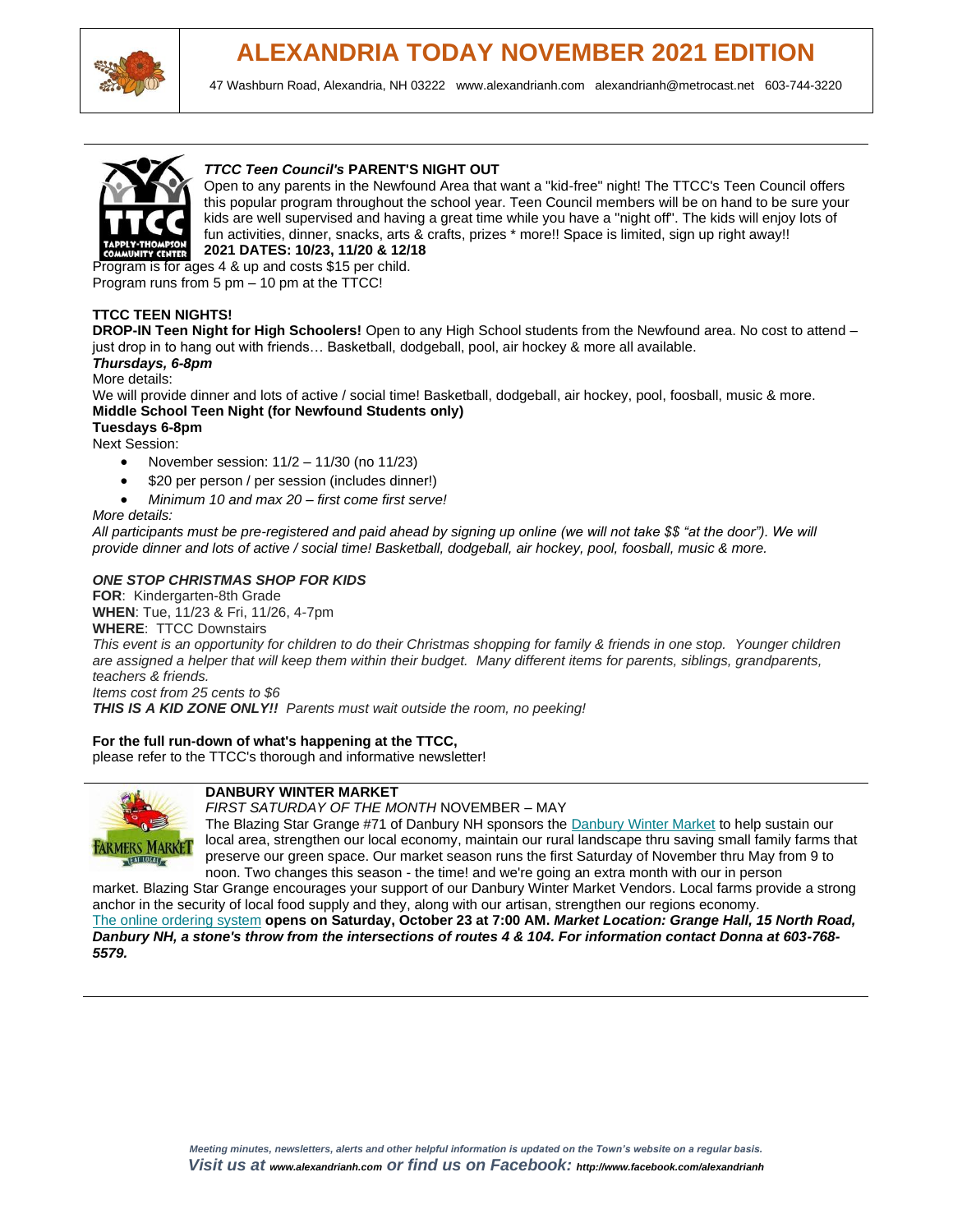

| <b>Office Hours</b>                      |                                                          |                                                                              |
|------------------------------------------|----------------------------------------------------------|------------------------------------------------------------------------------|
| Selectmen's Office - 744-3220            | <b>Transfer Station</b>                                  | Highway Department - 744-6516                                                |
| Monday: 8 am to 4 pm                     | Monday: 8 am to 4 pm                                     | Paul Sirard, Road Agent                                                      |
| Tuesday: 8 am to 4 pm                    | Wednesday: 8 am to 4 pm                                  |                                                                              |
| Wednesday: 8 am to 4 pm                  | Saturday: 8 am to 4 pm                                   | Planning Board - 744-8986                                                    |
| Thursday: 8 am to 4 pm<br>Friday: CLOSED | *Must arrive 15 minutes prior to posted<br>closing time* | Deliberative Meetings: 3 <sup>rd</sup> Wednesday of each<br>month at 6:00 pm |
| Town Clerk/ Tax Collector - 744-3288     |                                                          | Open 1 hour prior to meeting.                                                |
| Monday: 9 am to 4 pm                     | Police Department 744-6650                               | Items to be included on the agenda must be                                   |
| Tuesday: 9 am to 7 pm                    | <b>Chief David Suckling</b>                              | received 21 days prior to the meeting.                                       |
| Wednesday: 9 am to 4 pm                  | When dispatcher picks up, give dispatcher                |                                                                              |
| Thursday: 9 am to 4 pm                   | your message. They will page an officer                  | <b>Conservation Commission</b>                                               |
| Friday: CLOSED                           | on the radio. Cell phones are not reliable               | To contact the Conservation Commission:                                      |
|                                          | locally.                                                 | e-mail: alexandrianh@metrocast.net                                           |
|                                          | Office Hours:                                            | Phone: 603-744-3220                                                          |
|                                          | Tuesday & Wednesday 8 am to 2 pm                         | Mail:<br>47 Washburn Road<br>Alexandria, NH 03222                            |

#### **BURN PERMITS**

*Burn permits can now be obtained online -* **<http://www.nhfirepermit.com/>**

All categories of burn permits are also available in the Selectmen's Office during normal business hours.

Before burning, please check the daily predicted fire danger. Visit [www.nhdfl.org/Community/Daily-Fire-Danger.](http://www.nhdfl.org/Community/Daily-Fire-Danger) *The daily fire danger rating may also be obtained by calling the Division of Forests and Lands wildfire information line (toll free): 1-866-NH-FIRES (866-643-4737)*

**ALEXANDRIA FIRE DEPARTMENT** PHONE: (603) 530-2229

FAX: (603) 744-3165 Emergency: 911 fire@alexandrianh.com

#### **UPCOMING MEETINGS:**

*\*Please check website for up-to-date meeting schedule – These meeting dates and time may change due to the ongoing concerns with COVID-19. Meetings will always be available to the public and we will be making efforts to have the meetings live streamed. Please also email [alexandrianh@metrocast.net](mailto:alexandrianh@metrocast.net) with any questions or concerns you would like included in the public meeting.\** Selectmen's Meeting at 6:00 pm Monday, November 9, 2021: Budget Committee Meeting at 6:00 pm at Town Hall, 45 Washburn Road Tuesday, November 16, 2021: Selectmen's Meeting at 6:00 pm, Transfer Station Siting Committee Meeting following the Selectmen's Meeting Wednesday, November 17, 2021: Planning Board Meeting at 6:00 pm<br>Tuesdav. November 23, 2021: Budget Committee Meeting at 6:00 Budget Committee Meeting at 6:00 pm at Town Hall, 45 Washburn Road Wednesday, November 24, 2021: Conservation Commission Meeting at 6:30 pm at Alexandria Village School, 44 Mount Cardigan Road Tuesday, November 30, 2021: Budget Committee Meeting at 6:00 pm at Town Hall, 45 Washburn Road

*All meetings are held in the Conference Room at the Municipal Building (47 Washburn Road) and open to the public unless otherwise noted. Selectmen: All appointments and agenda items for Selectmen's meetings must be submitted to the Selectmen's Office by 4:00 pm the Thursday before the meeting. The Selectmen hold work sessions as needed at 5:00 pm prior to the meetings.*

*Planning Board: Items to be included on the agenda must be received 21 days prior to the meeting.*

*Selectmen's Meetings can be viewed on Atlantic Broadband Channel 24 on Mondays at 8pm, Wednesdays at 9 am, and Saturdays at 3 pm.*